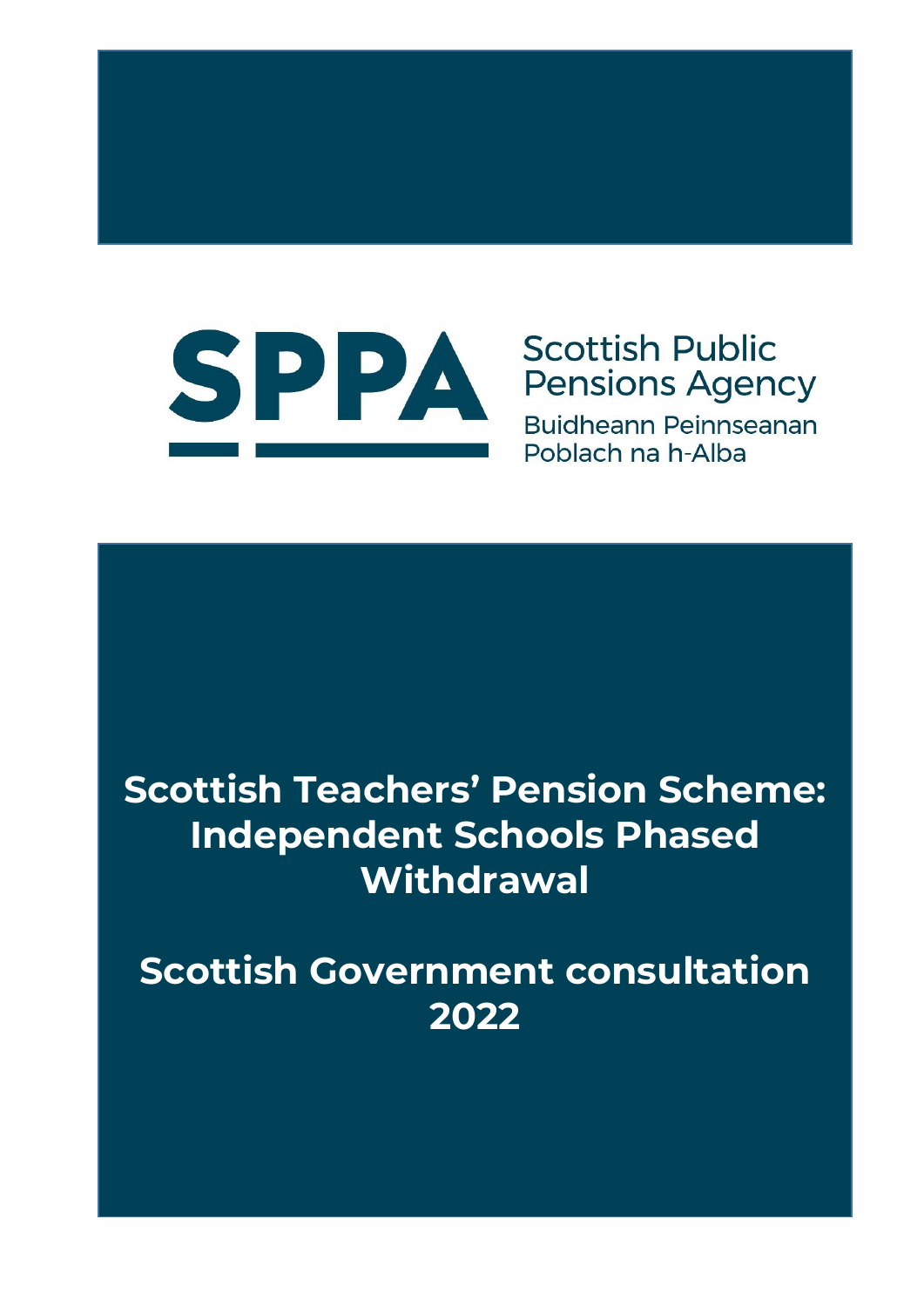

This consultation document seeks views on the proposal of allowing for the phased withdrawal of independent schools from the Scottish Teachers' Pension Scheme (STPS). The purpose of phased withdrawal is to enable independent schools to continue participating in the STPS for existing members while reducing the financial pressures, which may be faced by some, as a result of increased employer contributions.

#### **Duration of Consultation**

This consultation will run for a period of twelve weeks commencing on 6 May 2022 and ending on 29 July 2022.

#### **How to respond**

Please use the consultation response form and once completed send to [sppapolicy@gov.scot](mailto:sppapolicy@gov.scot) before midnight on the closing date.

Alternatively, responses can be posted to:

STPS: Independent Schools Phased Withdrawal Consultation SPPA, Tweedside Park Tweedbank, Galashiels, TD1 3TE

#### **Further information**

If you are unable to access an electronic version of the document, please write to the above address and a paper copy will be provided.

#### **Data Protection Statement**

The Scottish Public Pensions Agency (SPPA) is an executive Agency of the Scottish Government and forms part of the legal entity of the Scottish Ministers (Framework Document).

This framework of statutory powers and responsibilities, as agreed with the Scottish Ministers, enables SPPA to undertake the role of data controller for the processing of personal data which is provided as part of your response to the consultation. Any response you send us will be seen in full by SPPA staff dealing with the issues which this consultation is about or planning future consultations.

The process allows informed decisions to be made about how SPPA exercises its public function.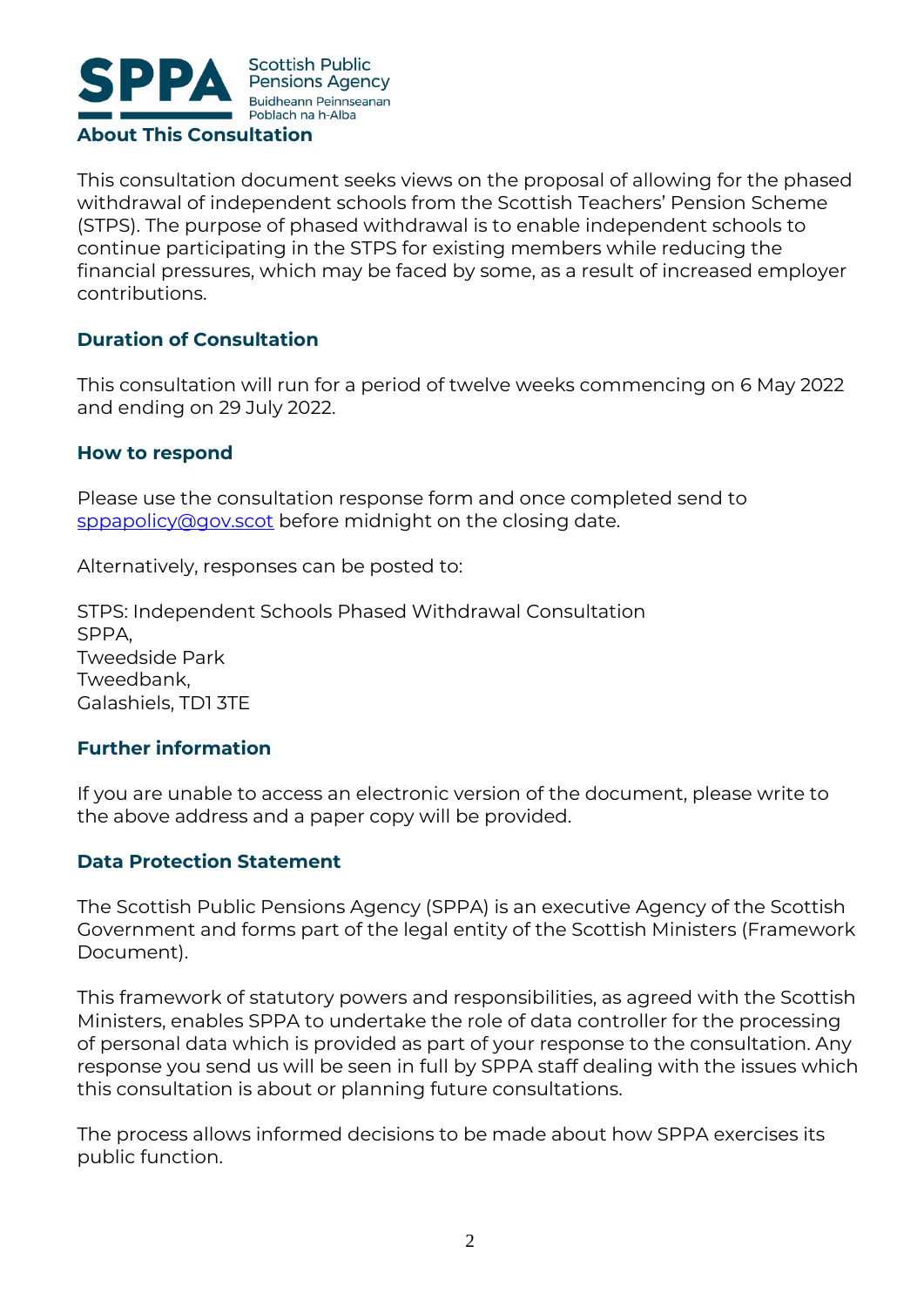

Where SPPA undertakes further analysis of consultation responses then this work may be commissioned to be carried out by an accredited third party (e.g. a research organisation or a consultancy company). Any such work will only be undertaken under contract. SPPA use Scottish Government standard terms and conditions for such contracts which set out strict requirements for the processing and safekeeping of personal data.

In order to show that the consultation was carried out properly, the SPPA intends to publish a summary of the responses to this document. We may also publish responses in full. Normally, the name and address (or part of the address) of the person or organisation who sent the response are published with the response.

If you do not want your name or address published, please tell us this in writing when you send your response. We will then redact them before publishing.

You should also be aware of our responsibilities under Freedom of Information legislation.

If your details are published as part of the consultation response, then these published reports will be retained indefinitely. Any of your data held otherwise by SPPA will be kept for no more than three years.

Under the data protection legislation, you have the right:

- to be informed of the personal data held about you and to access it
- to require us to rectify inaccuracies in that data
- to (in certain circumstances) object to or restrict processing
- for (in certain circumstances) your data to be 'erased'
- to (in certain circumstances) data portability
- to lodge a complaint with the Information Commissioner's Office (ICO) who is the independent regulator for data protection.

For further details about the information the SPPA holds and its use, or if you want to exercise your rights under the GDPR, please refer to our Privacy Policy in the first instance or contact:

Agency Data Protection Officer Scottish Public Pensions Agency 7 Tweedside Park Tweedbank GALASHIELS TD1 3TE

Tel: 01896 892 469

Website:<https://pensions.gov.scot/>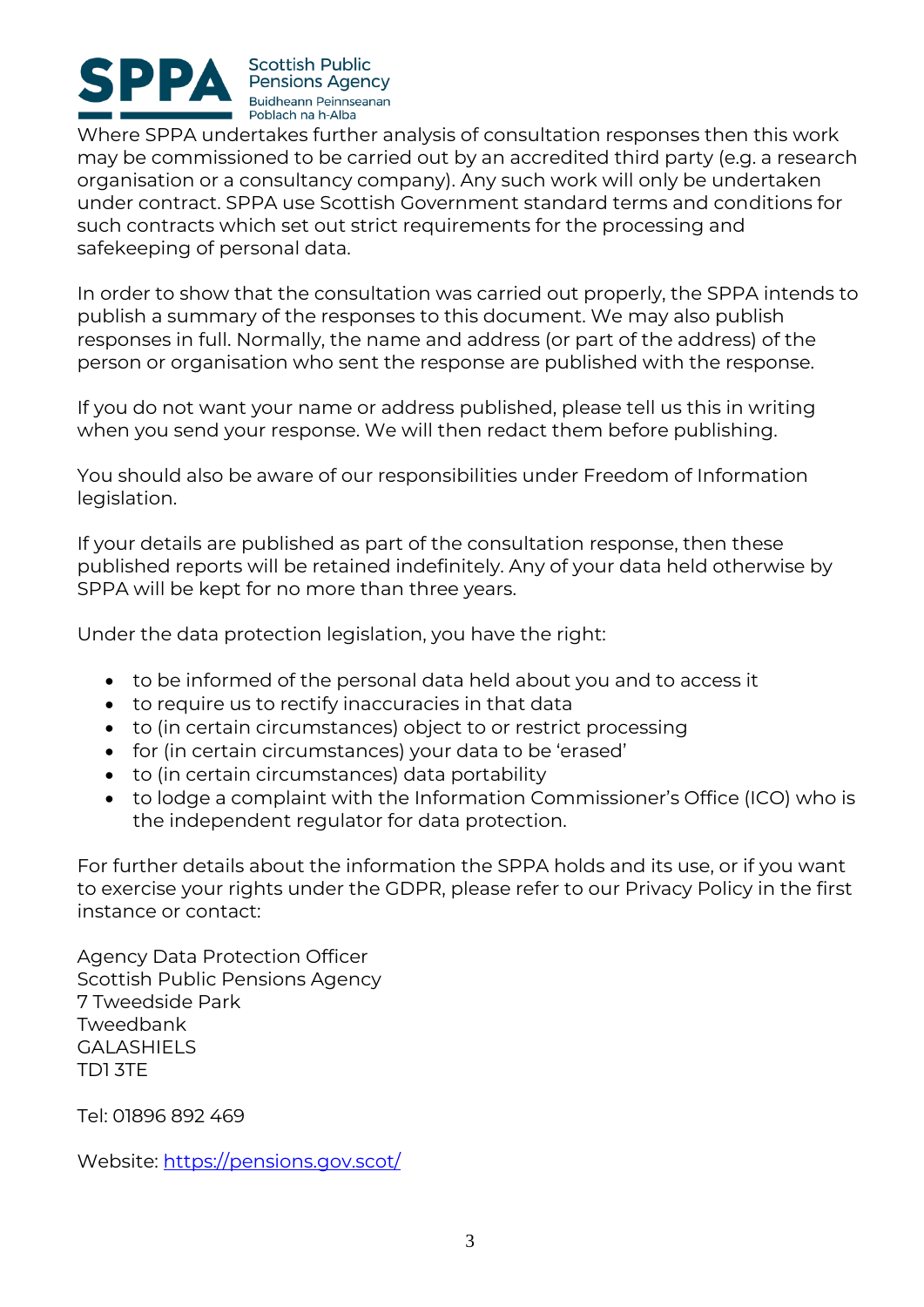

Wycliffe House Water Lane Wilmslow Cheshire SK9 5AF

Tel: 01625 545 745 or 0303 123 1113

Website: [https://ico.org.uk](https://ico.org.uk/)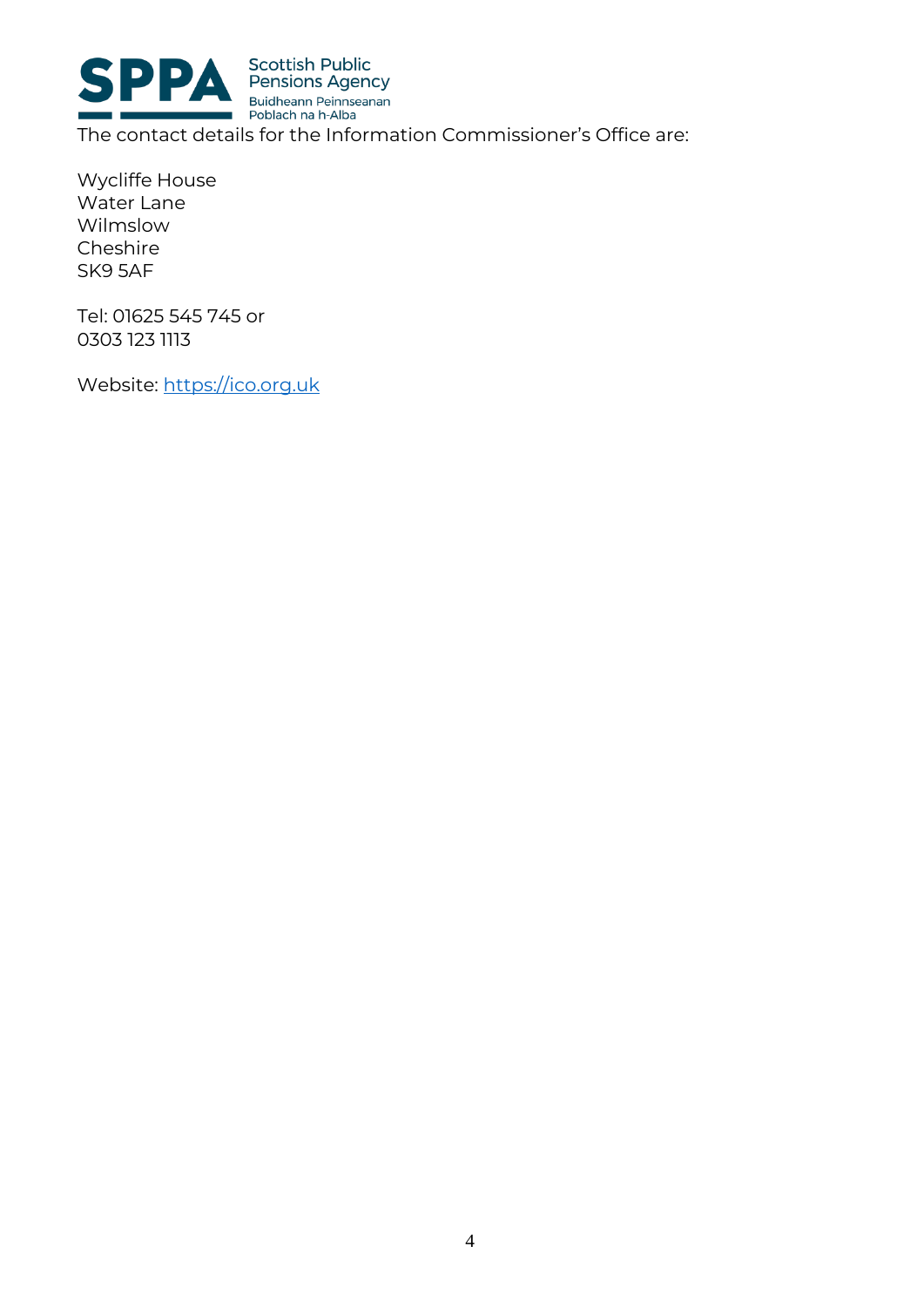

### **Contents**

- 
- 1. Background<br>
2. Proposal and rationale<br>
2. Proposal and rationale 2. Proposal and rationale
- 3. Equality Impact Assessment **Figure 2. Figure 3. Equality Impact Assessment**
- 4. Consultation Questions **page 10**
- 5. Next Steps **page 10**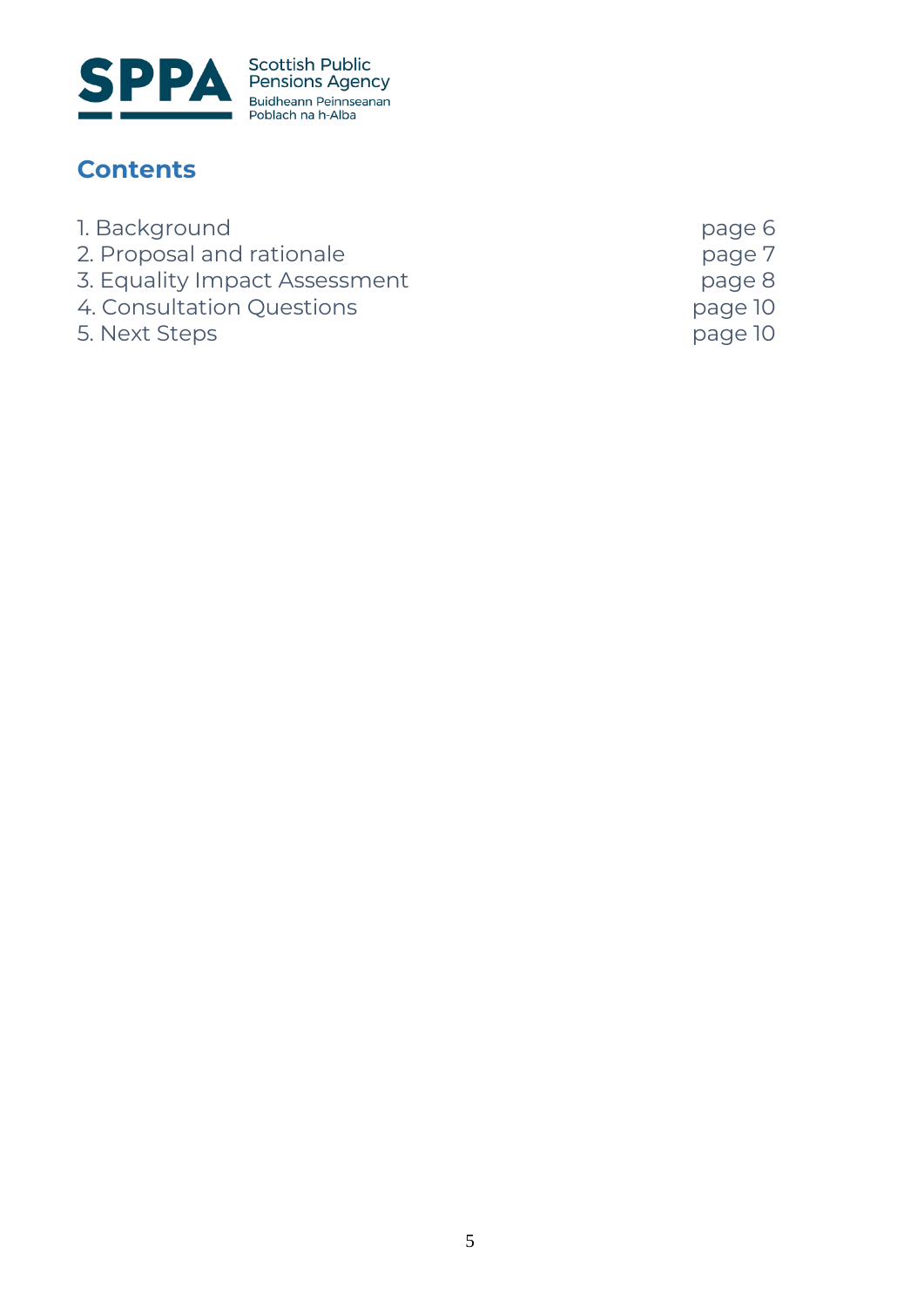

#### **1. Background**

1.1. Following the 2016 quadrennial scheme valuation, the STPS employer contribution rate increased from 17.2% to 23% for the period 1 September 2019 to 31 March 2023. HM Treasury subsequently announced the current employer contribution rates will remain in place for a further year until 31 March 2024. Any future changes to the employer contribution rate beyond 1 April 2024 will be determined by the results of the 2020 valuation, expected in 2023.

1.2. Following the 2019 increase, Government funding was made available to employers to account for the increase, however funding was not extended to independent schools. The Scottish Council for Independent Schools (SCIS) and independent schools themselves expressed concern that the increase would create financial difficulties and some schools would be unable to afford to remain in the STPS. Since the increase in the employer contribution rate, four independent schools (with 16 active members) have left the STPS. However, the exact reason for leaving the scheme is unknown.

1.3. Whilst participation is mandatory for most employers who fall within the scope of the STPS, this is not the case for independent schools. The provisions of the STPS allow independent schools to choose to apply to participate in the scheme. If accepted, the school must enrol all of its eligible teaching staff into the STPS and when a new teacher commences employment they must also be enrolled. As with all occupational pensions, an individual teacher may then choose to opt out if they do not wish to accrue pension in this way.

1.4. Independent schools that participate in the STPS may cease to do so by giving notice to the scheme manager. However, any decision to cease participation will apply to all employees within the school (i.e., the school must decide to be completely in or completely out of the scheme).

1.5. As at 31 March 2022, independent schools account for 4.2% of the overall membership of the STPS, this equates to over 70 Independent Schools with 3,686 active members.

#### Department for Education (DfE) Consultation

1.6. The DfE ran a consultation between 9 September 2019 and 3 November 2019 on introducing phased withdrawal for the scheme in England and Wales, where similar concerns about the increase in employer contribution rates had been raised. The DfE's response to that consultation confirmed that, after careful consideration, the phased withdrawal proposal would be accepted and the scheme rules would be amended.

1.7. Phased withdrawal was introduced in England and Wales from 1 August 2021 and this has prompted further calls from the independent schools sector in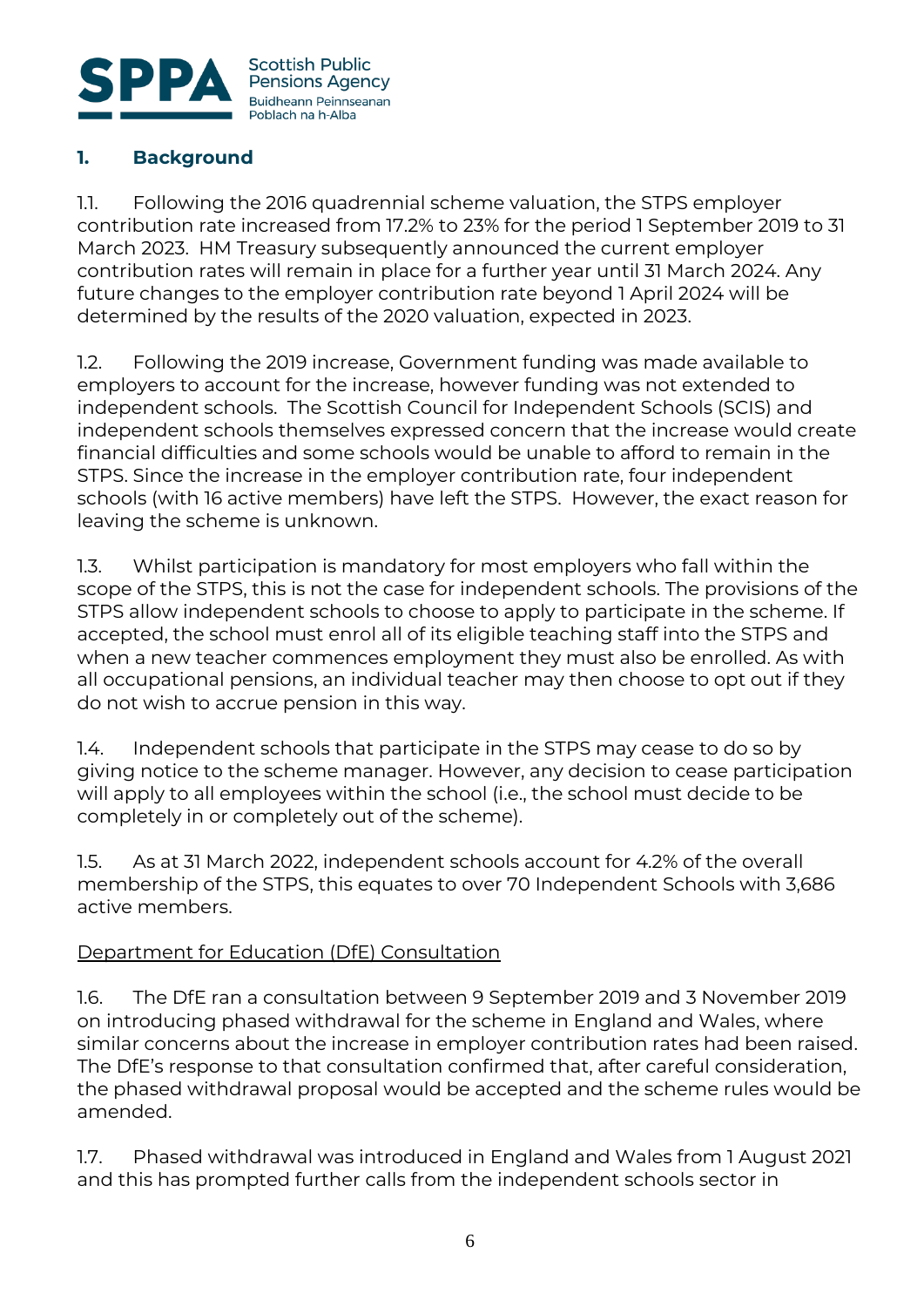

Scotland for Scottish Government to facilitate the same access to phased withdrawal for schools who are considering the sustainability of membership of the STPS.

#### **2. Proposal and Rationale**

2.1. This consultation seeks views on proposals to amend STPS rules to introduce phased withdrawal with the aim of helping those independent schools that need it to manage employer pension costs. This proposal would also protect teaching staff that are already participating in the scheme in order to keep as many existing employees in the STPS as possible.

2.2. The phased withdrawal proposal would require an amendment to the STPS regulations so that participation of an independent school could be frozen, meaning that teachers currently in active pensionable employment in that school could remain in the STPS but teachers joining after the school had changed its status would not be enrolled into the scheme, and alternative pension arrangements would be offered.

- 2.3. The main elements of the proposal are:
- STPS regulations to be amended to allow an independent school to choose to keep its existing teachers in the STPS, while offering alternative pension provision to new teaching employees (as it is mandatory for an employer to enrol an employee into a pension scheme).
- A teacher joining a school that had made this choice would be enrolled in an alternative pension scheme, including those who were active members of the STPS immediately beforehand.
- Existing members could remain in the STPS until they leave employment with that particular school (or join another fully participating school).
- A teacher who was employed by a school at the time that participation was frozen but who opted out would be able to return to the STPS at a later date.
- A teacher who opted out of the STPS after the independent school had frozen participation would not be eligible to return to the STPS whilst still employed at that school, and would instead be offered an alternative pension scheme.
- A teacher who was no longer in pensionable service as a result of sick leave or family leave etc. would be able to resume active participation in the STPS where the period involved is covered by statutory rights or their contract of employment.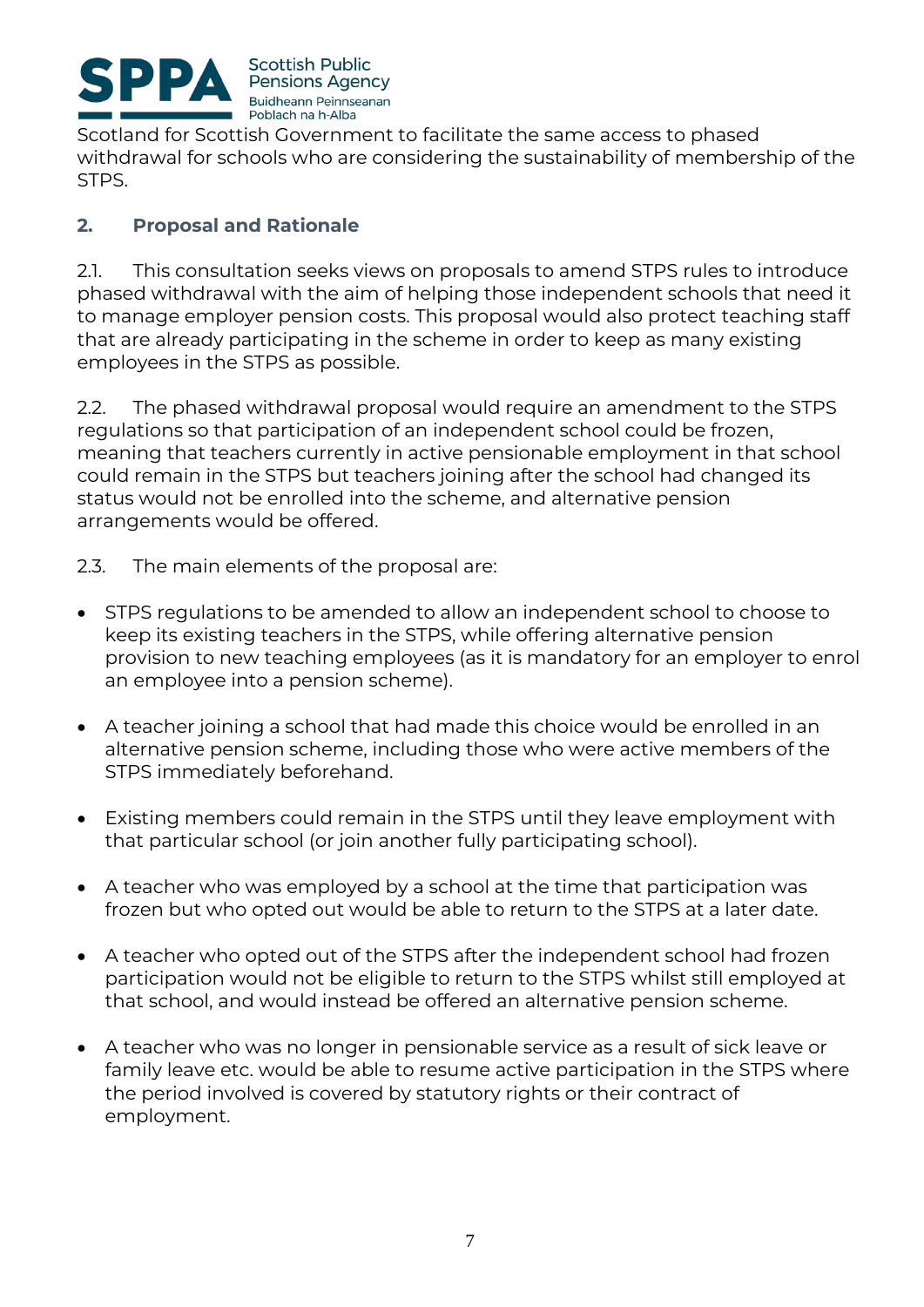

- In cases where the leave of absence is beyond statutory or contractual rights, whether the teacher could return to the STPS, or would instead be offered alternative pension provision, would be at the discretion of the school.
- An independent school which chose to freeze participation would retain the option of returning to the STPS at a future date, but where a school did return, it would be required to enrol all eligible teaching staff from the date that it returned.

2.4. The proposal is aimed at allowing some schools to remain in the STPS with the knowledge that, over time, the costs associated with the scheme would reduce through natural staff turnover. At the same time, those schools would leave the STPS gradually thereby reducing the financial impact on the scheme. The alternative could be that an independent school chooses to cease all participation in the STPS, thereby affecting all of the active member. Where a school decides to leave the Scheme it will be for that school to decide what pension provision will be offered as an alternative to the STPS, and the Scottish Government has no role in providing an alternative pension scheme.

#### **3. Equality impact assessment**

3.1. The Public Sector Equality Duty ('PSED') was created by the Equality Act 2010 and is supported by the specific duties contained in the Equality Act 2010 (Specific Duties) (Scotland) Regulations 2012, as amended.

3.2. The PSED requires the Scottish Government to assess the impact of applying a proposed new, or revised, policy or practice. Scottish Ministers must have 'due regard' to the need to eliminate discrimination, advance equality of opportunity and foster good relations between people with different protected characteristics when carrying out their activities.

3.3. There are nine protected characteristics identified in the Equality Act 2010: (1) sex, (2) age, (3) disability, (4) race, (5) religion or belief, (6) gender reassignment, (7) pregnancy and maternity, (8) sexual orientation, (9) marital or civil partnership status.

3.4. Our initial Equality Impact Assessment has determined that there could be some impact in respect of gender, age, or pregnancy and maternity characteristics.

3.5. The average age of a newly qualified teacher is 25. A newly qualified teacher employed by an affected school would not be able to join the STPS.

3.6. Members aged between 25 and 34 are most likely to opt out of the STPS and those who do so would not be eligible to re-join the STPS at that school at a future date.

3.7. Gender, pregnancy and maternity leave may affect the likelihood of taking an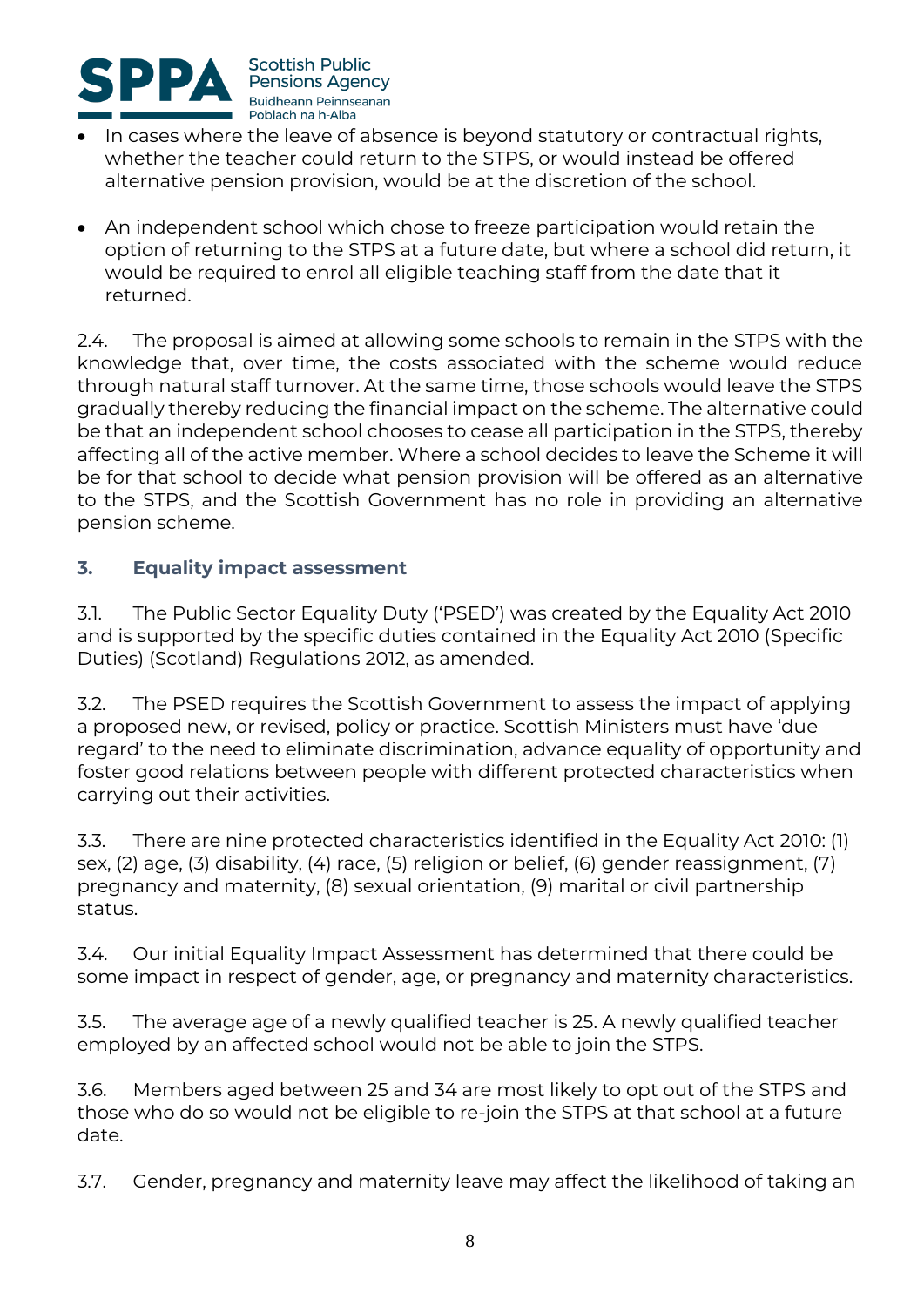

extended break that may exceed contractual or statutory rights and could therefore result in the teacher not being able to re-join the STPS (as it would be at the discretion of the employer). STPS data shows that female members are more likely to take career breaks or extended periods of parental leave and may therefore be impacted more than others.

3.8. The Scottish Government would like to take this opportunity to ask stakeholders the following question in relation to equality:-

#### **Are there any considerations and evidence that you think should be taken into account when assessing any equality issues arising as a result of the proposed changes?**

3.9. The Equality Impact Assessment will be reviewed based on responses received during the consultation.